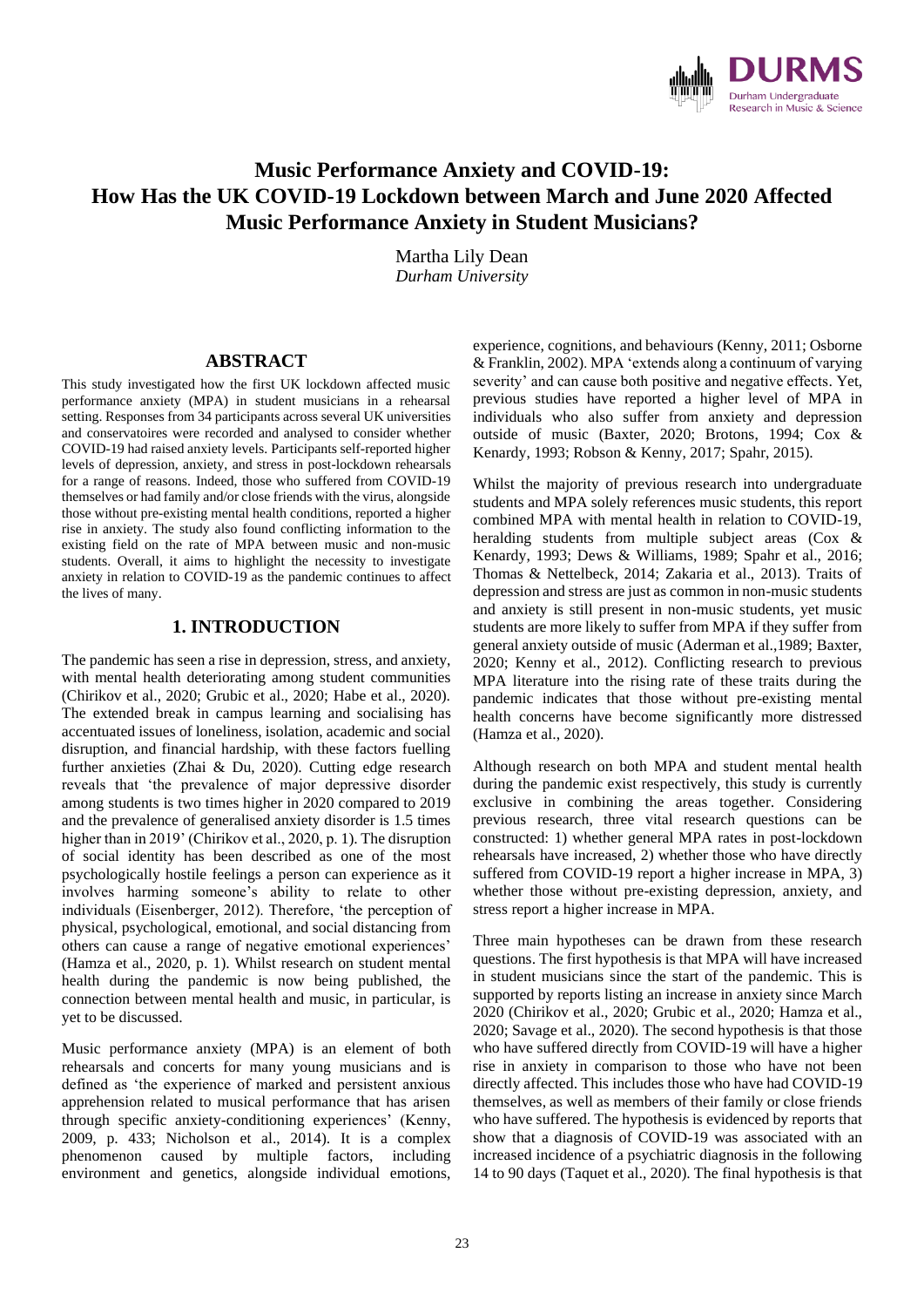those without pre-existing mental health issues will see a larger rise in anxiety levels (Chirikov et al., 2020; Savage et al., 2020; Taquet et al., 2020).

An additional hypothesis wase that 1. those playing solo parts, and 2. those who had practised, in general, significantly less than others during the lockdown period, would have higher rates of anxiety (Baxter, 2020; Robson & Kenny, 2017). Furthermore, the biggest reason for MPA will be the effects of social isolation, generated through a long period of lockdown that halted rehearsals (Chirikov et al., 2020; Grubic et al., 2020; Savage et al., 2020). The crux of this report aims to combine the subject of MPA with the impact on mental health caused by the pandemic. Through examination, it can be determined whether anxiety levels in post-lockdown rehearsal settings have risen in light of typical student coping mechanisms being removed during the COVID-19 pandemic.

# **2. METHOD**

*Design.* The survey was designed to contain a mixture of descriptive and numerical questions via an online platform (see Appendix). It opened with a demographic section that also introduced the twin research areas of the study: COVID-19 and MPA. This was followed by three further blocks: two DASS-21 lists, centred around pre- and post-lockdown rehearsals, and a more detailed section about post-summer lockdown MPA that included questions qualitative in nature (Henry & Crawford, 2005). The dependent variables in this study consist of the levels of depression, anxiety, and stress participants felt when taking part in ensemble rehearsals. The independent variable is the time period in question, with answers surrounding both preand post-lockdown settings.

*Participants.* Thirty-four complete responses were collected that fitted the survey's essential criteria, of which 10 were male (29%), 23 were female (68%) and one was non-binary (3%). All participants were aged between 18-25 (*M*=20.67) and in higher education, currently enrolled at either a university or conservatoire in the UK; 31 were at Durham University (91%) and three attended other institutions (9%). For data to be analysed, volunteers must have performed in a student ensemble, either instrumental or vocal, both pre- and post- the COVID-19 summer lockdown that took place between March and June 2020. This did not have to be a university ensemble. All participants were recruited through social media, focusing on online orchestral and choral groups to collate answers from suitable volunteers. The survey was shared online and all participants provided an informed consent.

*Materials/Stimuli.* The software used to create this study was Qualtrics. Comprised of four sections, the first collected demographic data and consensual information. The main test of the survey was the DASS-21 questionnaire, which had to be completed twice in reference both to pre- and post-lockdown rehearsals (Lovibond, 2005). DASS is an instrument used to assess the perceived severity of symptoms of depression, anxiety, and stress. It is well established, and several studies have been published to highlight its international validity (Sinclair et at., 2012; Henry & Crawford, 2005). The condensed

version of the DASS survey, DASS-21, was employed as this meant data was collected in relation to two scenarios whilst keeping the length of the survey under 10 minutes. This encouraged completion from participants, with 34 out of 40 originally launched responses completed, providing an 81% completion rate. The DASS-21 is a form of self-reporting, deemed to be the most appropriate form to measure anxiety out of the three existing procedures for this particular study. The other two forms are psychophysiological measures and behavioural observation (Kenny, 2011). The final section of the survey provided further questions relating specifically to MPA and COVID-19. It rated the severity of MPA in post-lockdown rehearsals on a scale from 'extremely anxious' to 'confident', and collated reasons for MPA, including, but not limited to 'I hadn't played with people for a long time', 'general MPA that I have always experienced', and 'coronavirus risks'.

*Procedure.* A multitude of questions were posed to the participants in the opening section. Participants had to first agree to take part in the survey, confirming consent before continuing. Alongside demographic data, they had to confirm whether they had attended either orchestral or vocal in person rehearsals, both pre- and post-lockdown. They were also asked whether themselves and/or any of their close friends and/or family had contracted COVID-19, and when this had occurred. Participants were finally asked whether they suffered from any anxiety outside of MPA, expanding on this if they were comfortable to do so. Participants were then required to complete the DASS-21 survey twice. The final section asked a further series of questions, providing detail of MPA specifically in post-lockdown rehearsals. All data was collected via selfreporting in the aim to remove any subjective researcher biases. The combination of numerical ratings alongside the opportunity to give a qualitative reflection on MPA provided a varied data sets to be analysed.

# **3. RESULTS**

The results of this study showed that, in general, students were more likely to suffer from depression, anxiety, and stress in rehearsals after the March-June 2020 lockdown. This conclusion was determined in reference to answers from both the DASS-21 survey and more descriptive follow-up questions.

Figure 1 shows the DASS-21 scores used to measure depression, anxiety, and stress levels in students in pre- and post-lockdown rehearsals. The results presented a significantly higher average in all three areas in post-lockdown scores, with the mean of each area rising by at least one level on the DASS-21 scoring system. Depression moved from normal (*M*=6.79) to moderate (*M*=19.00). Anxiety rose from moderate  $(M=11.53)$  to severe  $(M=16.58)$ . And stress moved from mild (*M*=13.65) to moderate (*M*=19.16). These results align with the hypothesis that DASS-21 scores in post-lockdown rehearsals would increase. *T*-tests were run between the cumulative preand post-lockdown scores (depression  $+$  anxiety  $+$  stress), which resulted in a statistically significant difference between the two time periods, with a *p* value of 0.0003. Comparing this data to the follow up questions (Figure 2), 22 participants selfreported an increase of anxiety in post-lockdown rehearsals.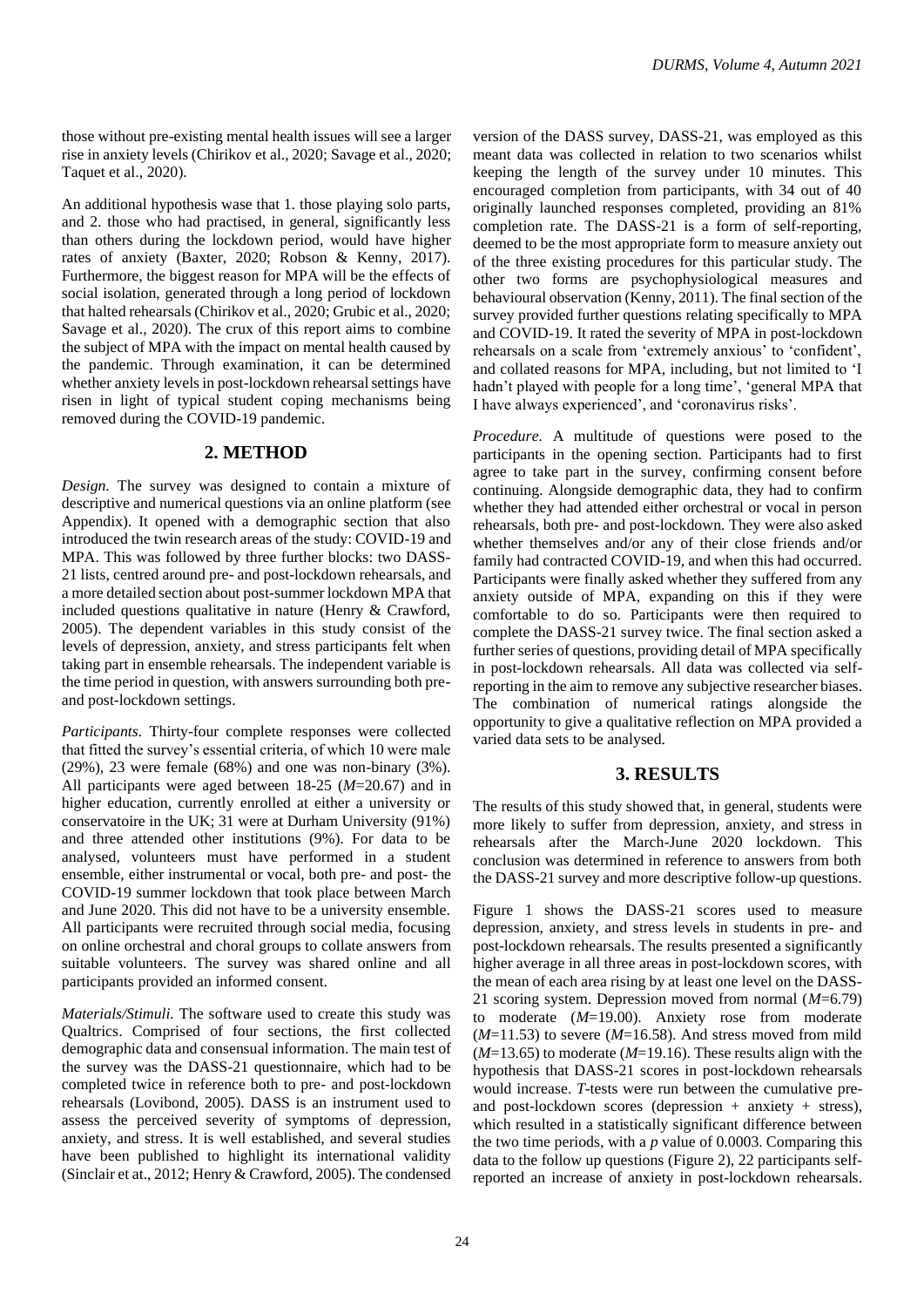### Out of the remaining 12 students, nine felt the same level of MPA as previous rehearsals, and, three felt confident.



Figure 1. Breakdown of DASS-21 scores self-reported pre- and postsummer 2020 lockdown



Figure 2. Anxiety levels in the first rehearsal post-lockdown in comparison to pre-pandemic rehearsals

These scores were also organised to compare the growth in these areas in those who suffered from Coronavirus to those who had not (Figure 3). 21 participants (62%) were directly affected by COVID-19, whilst 13 (38%) were not. Although the collective averages only rose three points in those affected, the results in relation to anxiety were more significant. The average level in anxiety of those who had suffered directly rose just over double the amount of those who had not: a mean of 10.96 in comparison to 5.22. This provides evidence of the third hypothesis, with those without pre-existing mental health issues reporting a higher rise in anxiety. Participants were also asked to rate their MPA on a scale from 'extremely anxious' to 'I felt confident'. Out of the 19 music students, 16 (84%) reported feeling either extremely or slightly anxious, whilst nine (60%) of the 15 non-music students reported this. These results highlight that participants are not always conscious of the anxiety they numerically report.



Figure 3. Pre- and post-lockdown anxiety levels in direct comparison to those who had or had not been affected by COVID-19

Looking at vast amounts of data can allow us to lose sight of the human qualities behind surveys such as this one; therefore, this study also collected descriptive responses concerning both anxiety and COVID-19. 17 (50%) participants suffered from anxiety outside of MPA and were asked to divulge further details. Poignant descriptions here ranged from "anxiety attacks", to being "diagnosed with GAD" (general anxiety disorder), and "taking citalopram", with multiple participants referencing the pandemic as a reason for heightened anxiety. Alongside this, participants were asked to comment on their experiences with COVID-19, once again collating striking responses. These include, "my grandfather passed away from coronavirus… it has been devastating", "I lost my sense of smell and taste, could barely talk, had a high temperature and could barely move", and "I have long COVID and find myself struggling with day-to-day tasks and worried it will affect my degree".

Alongside the results pertaining to the three main hypotheses, further tests were carried out in relation to the sub-hypotheses. Participants were asked to justify reasons for anxiety in the post-lockdown rehearsal (Figure 4). In line with the subhypothesis that many would struggle due to the long break from performing with others, 23 of the 34 participants (68%) gave this reason, making it the most popular cause of anxiety increase, concluding, as in other studies, that social isolation is detrimental to mental health (Chirikov et al., 2020). The second most popular reason given was general MPA, with 11 participants (32%) citing this cause, confirming that although COVID-19 has affected general nervousness, MPA continues to be a predictable cause of anxiety during rehearsals.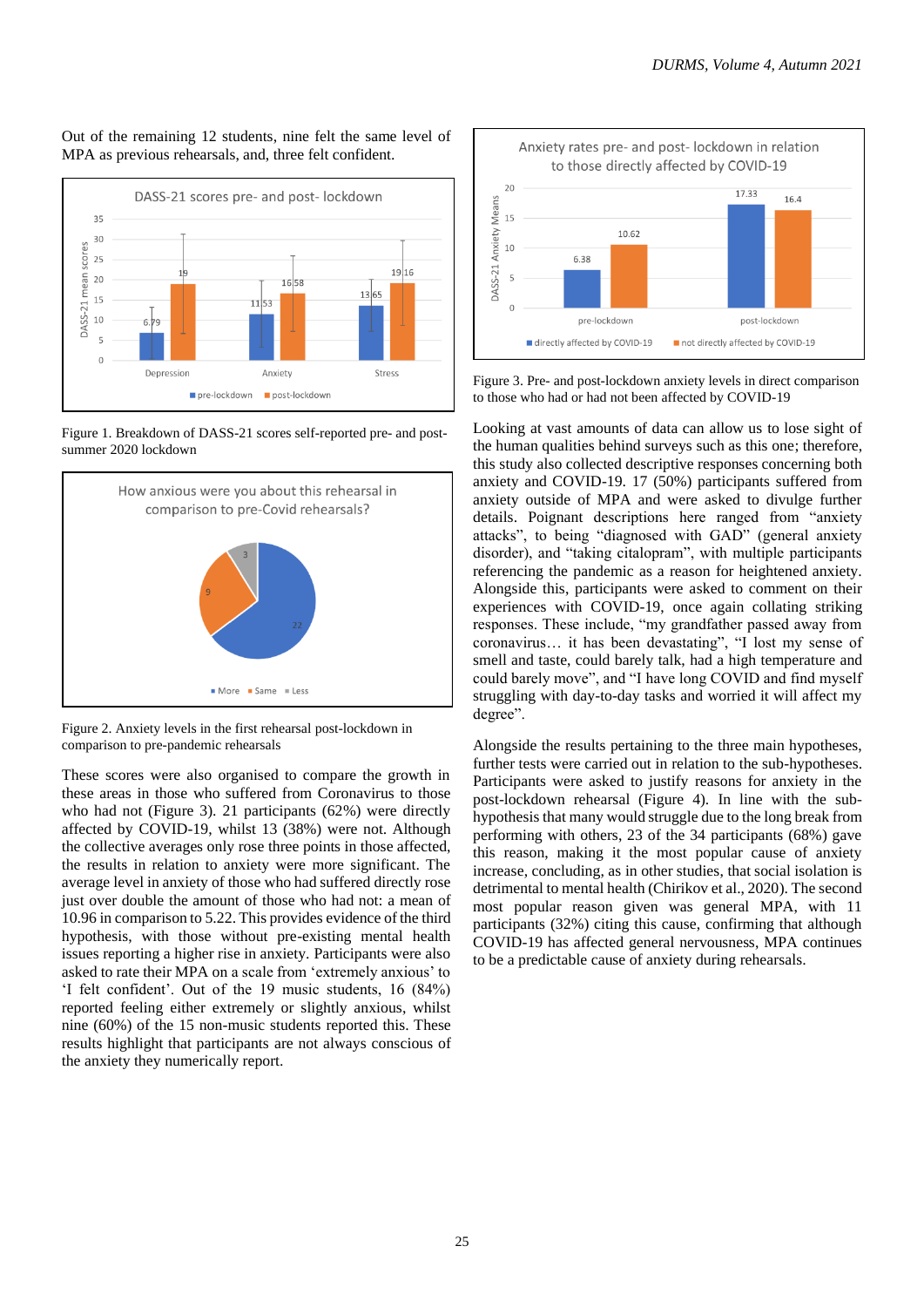

Figure 4. Reasons behind anxiety

Results in relation to the additional hypotheses on soloists and practice regimes also provided intriguing results, beneficial to those aiming to replicate the study through their link to hypothesis three. Surprisingly, the average DASS-21 score of soloists in contrast to group performers was almost identical in pre-lockdown rehearsals (*M*=32.95 in comparison to *M*=33.50), contrasting previous reports (Baxter, 2020; Robson & Kenny, 2017). Yet, in the post-lockdown data, the soloists' average rose to *M*=56.95, in comparison to *M*=49.00 in group performers, supporting the sub-hypothesis that soloists were more likely to suffer from anxiety in rehearsal settings. Additionally, lockdown practice regimes revealed a 13.47 average higher rise (Figure 5) in those who practised less than once a week (*M*=67.71) in comparison to those who practised five or more times a week (*M*=48.00). These results followed previous reports, providing evidence that an increased practice schedule alleviates performance anxiety (Baxter, 2020). Finally, in conflict with previous studies, anxiety levels recorded were almost identical between music (*M*=16.74) and non-music (*M*=16.40) students (Baxter, 2020; Cox & Kenardy, 1993).



Figure 5. DASS-21 scores pre- and post-lockdown relating to how much participants practised during the summer 2020 lockdown

# **4. DISCUSSION**

This study looked at the correlation between rising rates of MPA alongside general depression, anxiety, and stress in student musicians in reference to the first 2020 UK lockdown of the Coronavirus pandemic. It surveys evidence of anxiety in students in extracurricular activities, and the results provide worrying feedback.

The findings of this experiment support hypothesis one, in that depression, anxiety, and stress will have risen in students attending rehearsals in a post-lockdown environment. They also support hypothesis two, to an extent, showing that anxiety levels rose further in those who have been directly affected by COVID-19: the average increase in anxiety in DASS-21 for those directly affected was 10.96 (*M*=17.33-6.38) in contrast with 5.22 for those who had not suffered (*M*=15.84-10.62). It should also be acknowledged that those who did not have preexisting mental health issues suffered from a higher rise in anxiety, in line with the third hypothesis. These results follow Hamza et al. (2020), indicating that new mental health issues are developing in those without pre-existing problems before the pandemic and conflict with previous MPA reports (Baxter, 2020; Kenny, 2011). Furthermore, the additional hypothesis that the most popular reason for anxiety in post-lockdown rehearsals would be isolation was also correct, in line with all previous reports that documented isolation as a significant hindrance to socialising (Chirikov et al., 2020; Eisenberger, 2012; Hamza et al., 2020; Kenny & Ackermann, 2015).

Yet, there are still limitations to this project. Demographically, the study could be controlled further, with fewer male students completing the survey (29%), as well as only one non-binary participant (3%). Only three students did not attend Durham University (9%), which is not an objective issue, as this allowed further investigation into numbers released by the university in relation to mental health. However, it would be edifying to replicate the study within other institutions to discover similarities and discrepancies in results. Yet, due to this, it was not possible to compare Durham students to non-Durham students or even university students to conservatoire students. Furthermore, a self-report methodology is based on retrospective recall which will never be fully accurate. Additionally, the small sample size cannot represent the whole student community, other cultures, or professionals. Thus the findings cannot be generalised outside of the sample group's results. Indeed, cellist Laura van der Heijden commented in her recent article that 'for a while I felt liberated from the anxieties of performance… however, as soon as the red light came on, the pressure and tightness returned' (van de Heijden, 2021). She is joined by many other professional musicians in having MPA, and her reaction to the pandemic indicates that there is the capacity for an academic study into this area (Cohen et al., 2019; Fernholz et al., 2019).

There are also several changes I would consider if I were to repeat this investigation. The study only considers responses before and after the first 2020 lockdown, yet future studies could gauge further insight into the area by studying live performances, which should begin to take place as restrictions are lifted in the coming months. It could also look into online rehearsals, of which many student societies have pioneered over the last academic year. Additionally, the study only focused on MPA in the student population; however as previously stated, a similar survey could be conducted on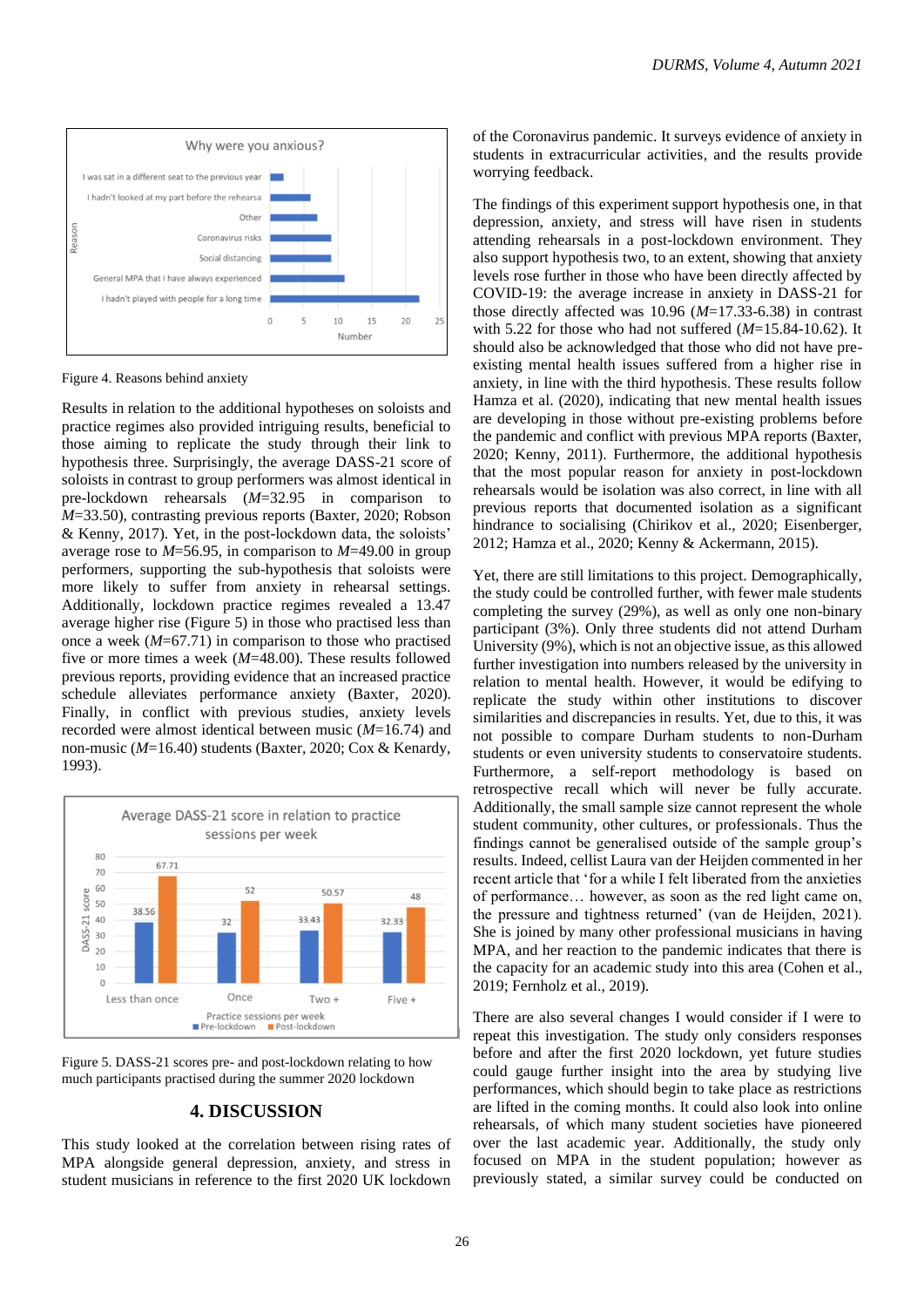professional musicians, who have also become isolated from group rehearsals over the past year. Finally, whilst the DASS-21 survey provides a relaxed mood, the Kenny MPA Inventory (Kenny, 2011) and State-Trait Anxiety Inventory (Spielberger, 1983) are more psychologically thorough. Therefore, it would be appropriate to consider the form of numerical data collected if those carrying out future experiments have access to additional time and believe that their participants would be willing to partake in a more meticulous study.

I will conclude by referencing statistics collected externally to this report, about Durham University, returning the discussion to the importance of mental health. The university's counselling service 'has experienced a 39% increase in appointments, increased as a result of COVID-19', with a '127% increase in the total number of consultations and administrative actions carried out' (Palatinate, 2021). To date, the greatest demand for mental health support the university has experienced arose during lockdown periods of the pandemic. Whilst this survey was open for all to partake in, only three participants did not attend Durham University. Therefore, these closing figures draw particular attention to the core importance behind this survey and the issues of deteriorating mental health in students, specifically at Durham University.

To summarise, this study has looked at the correlation between rising rates of MPA alongside the COVID-19 pandemic lockdown that took place between March and June 2020 and provides worrying results on student mental health. In line with previous COVID-19-related research, it confirmed that students are more likely to suffer from MPA in post-lockdown rehearsals. It also found that those without pre-existing mental health issues were more likely to report a larger rise in anxiety levels, conflicting with previous MPA research. Yet, this is most likely due to the extreme effect of COVID-19 on all areas of life and a broad plethora of people.

#### REFERENCES

- Aderman M., Baker T., Bohnenblust B., Hunget R., & Villines M. (1989). Performance anxiety and non-music majors. *Dialogues in Instrumental Music Education*, *13*(1), 40-48.
- Baxter, S. (2020). Music Performance Anxiety in Student Orchestras: Do Music Students Suffer More than Non-Music Students? *DURMS*, *3*, 24-30.
- Brotons, M. (1994). Effects of Performing Conditions on Music Performance Anxiety and Performance Quality. *Journal of Music Therapy*, *31*(1), 63-81.
- Chirikov, I., Soria, K.M, Horgos, B., & Jones-White, D. (2020). Undergraduate and Graduate Students' Mental Health During the COVID-19 Pandemic. *UC Berkeley: Center for Studies in Higher Education*, 1-10.
- Cohen, S., & Bodner, E. (2019). The relationship between flow and music performance anxiety amongst professional classical orchestral musicians. *Psychology of Music*, *47*(3), 420-435.
- Cox, W., & Kenardy, J. (1993). Performance Anxiety, Social Phobia, and Setting Effects in Instrumental Music Students. *Journal of Anxiety Disorders*, *7*, 49-60.
- Eisenberger, N. (2012) The pain of social disconnection: examining the shared neural underpinnings of physical and social pain. *Nat. Rev. Neurosci.*, *13*, 421-434.
- Fernholz, I., Mumm, J.L.M., Plag, J., Noeres, K., Rotter, G., Willich, S.N., Ströhle, A., Berghöfer, A., & Schmidt, A. (2019) Performance anxiety in professional musicians: a systematic review on prevalence, risk factors and clinical treatment effects. *Psychol. Med.*, *49*(14), 2287-2306.
- Grubic, N., Badovinac, S., & Johri, A.M. (2020). Student Mental Health in the Midst of the COVID-19 Pandemic: A Call for Further Research and Immediate Solutions. *International Journal of Social Psychiatry*, *66*(5), 517-18.
- Habe, K., Biasutti, M., & Kajtna, T. (2019). Flow and Satisfaction With Life in Elite Musicians and Top Athletes. *Frontiers in Psychology*, *10*(698) 1-11.
- Hamza, C.A., Ewing, L., Heath, N.L., & Goldstein, A.L. (2021). When Social Isolation Is Nothing New: A Longitudinal Study Psychological Distress During COVID-19 Among University Students With and Without Preexisting Mental Health Concerns. *Canadian Psychology/Psychologie Canadienne*, *62*(1), 20-30.
- Henry, J.D., & Crawford, J.R. (2005). The short-form version of the Depression anxiety stress scales (DASS-21): construct validity and normative data in a large non-clinical sample. *The British Journal of Clinical Psychology*, *44*(2), 227-239.
- Kenny, D.T. (2009). Negative emotions in music making: Performance anxiety. *Handbook of music and emotion: Theory, research, applications.* Oxford, UK: Oxford University Press.
- Kenny, D.T. (2011). *The Psychology of Music Performance Anxiety*. Oxford: Oxford University Press.
- Kenny, D.T. (2006) Music Performance Anxiety: Origins, Phenomenology, Assessment and Treatment. *Journal of Music Research*, *31*, 51-64.
- Kenny, D.T., & Robson, K.E. (2017). Music Performance Anxiety in Ensemble Rehearsals and Concerts: A Comparison of Music and Non-Music Major Undergraduate Musicians. *Psychology of Music*, *45*(6), 868-885.
- Kenny, D.T., & Ackermann, B. (2015). Performance-related musculoskeletal pain, depression and music performance anxiety in professional orchestral musicians: A population study. *Psychology of Music*, *43*(1), 43-60.
- Lovibond, S., & Lovibond, P. (1995). *Manual for the Depression Anxiety Stress Scales* (2nd. Ed.). Sydney: Psychology Foundation.
- McHardy, M., & Mosheim, T. (2021). Counselling demand increased by 40% in 2019-2020. Palatinate. [https://www.palatinate.org.uk/counselling-demand-increasedby-40-in-2019-20/?fbclid=IwAR25DjJ1-12p-I2G1UwwY8mBLIPHaCfgSf9ptCPRdpFtc4-Z51UhnyWZinM].
- Nicholson, D., Cody, M., & Beck, JG. (2014). Anxiety in musicians: On and off stage. *Psychology of Music*, *43*, 438-449.
- Osborne, M.S., & Franklin, J. (2002). Cognitive processes in music performance anxiety. *Australian Journal of Psychology*, *54*(2), 86-93.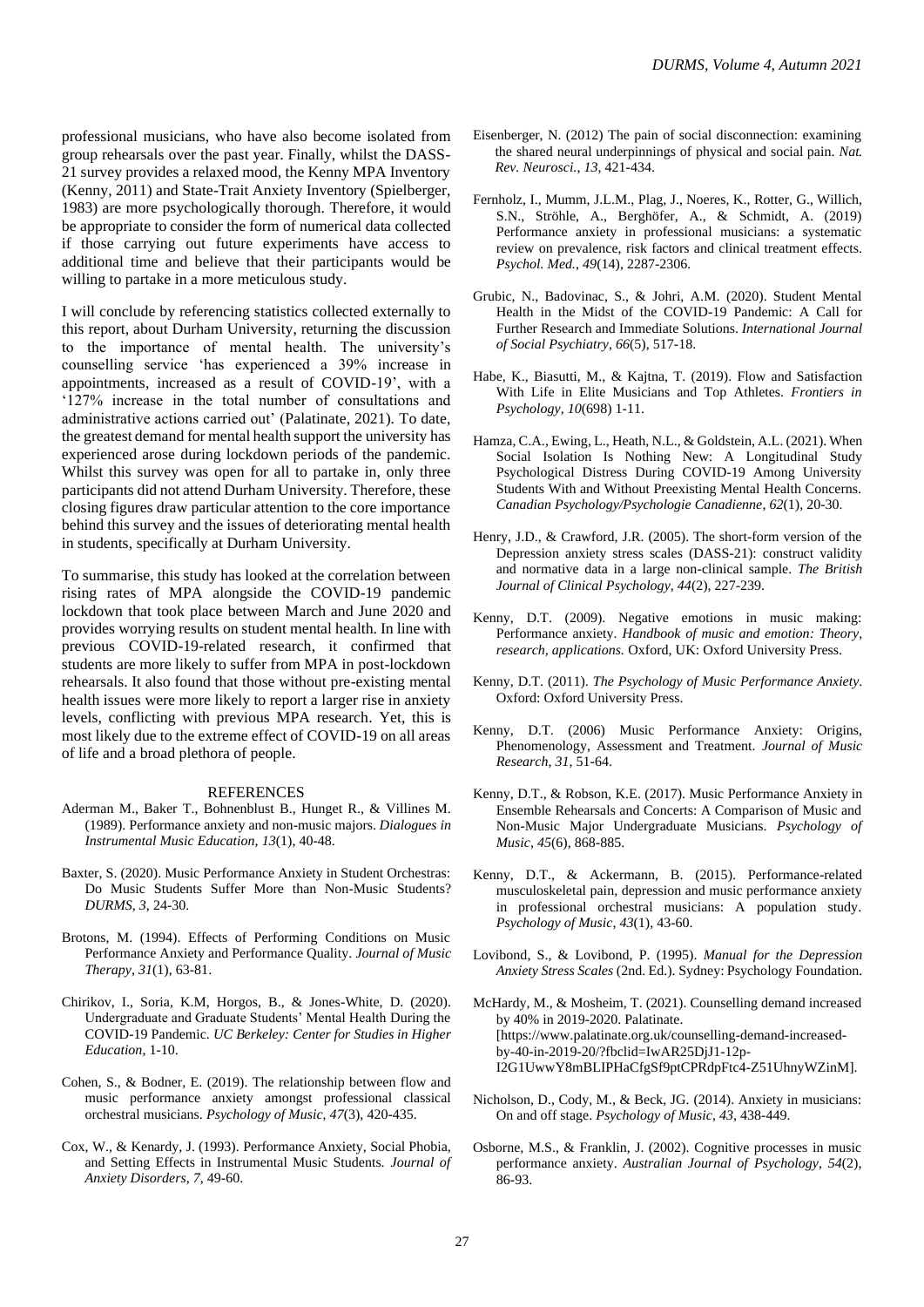- Savage, M.J., James, R., Magistro, D., Donaldson, J., Healy, L.C., Nevill, M., & Hennis, P.J. (2020). Mental health and movement behaviour during the COVID-19 pandemic in UK university students: Prospective cohort study. *Mental Health and Physical Activity*, *19*, 110357.
- Sinclair, S.J., Siefert, C.J., Slavin-Mulford, J.M., Stein, M.B., Renna, M., & Blais, M.A. (2012). Psychometric evaluation and normative data for the depression, anxiety, and stress scales-21 (DASS-21) in a nonclinical sample of U.S. adults. *Eval. Health Prof.*, *35*, 259- 279.
- Spahr, C. (2015). Treatment and prevention of music performance anxiety. *Progress in Brain Research*, *217*, 129-140.
- Spielberger, C.D. (1983). *State-Trait Anxiety Inventory for Adults* (STAI-AD). CA: Consulting Psychologists Press.
- Taquet, M., Luciano, S.A., & Geddes, J.R. (2020). Bidirectional associations between COVID-19 and psychiatric disorder: retrospective cohort studies of 62,354 COVID-19 cases in the USA. *Lancet Psychiatry*, *8*(2), 130-140.
- Thomas, J.P., & Nettelbeck, T. (2014). Performance anxiety in adolescent musicians. *Psychology of Music*, *42*(4), 624–634.
- Zakaria, J.B., Musib, H.B., & Shariff, S.M. (2013). Overcoming Performance Anxiety among Music Undergraduates. *Procedia - Social and Behavioral Sciences*, *90*, 226-234.
- Zhai, Y., & Du, X. (2020). Addressing collegiate mental health amid COVID-19 pandemic. *Psychiatry Research*, *288*, 113003.

#### APPENDIX

#### Complete Questionnaire

- 1. Are you currently a university student? Yes - at Durham University/Yes - not at Durham University, instead at:/No
- 2. Do you study Music? Yes/No, instead I study:
- 3. How old are you 18-21/22-25/Over 25
- 4. What is your gender? Male/Female/Non-Binary/Prefer not to say
- 5. What is your instrument/voice part?
- 6. Did you play in a student orchestra/sing in a student choir the 2019/20 academic year, prior to the Coronavirus pandemic? Yes - at university/Yes - not at university/No
- 7. Have you played in a student orchestra/sung in a student choir since the first lockdown (March-May 2020)? Yes/No
- 8. Have you, a member of your family, or a close friend suffered from Coronavirus? Yes/No
- 8a. If you answered yes, and you are comfortable providing further details, about how this has affected you, please do so here. Such as which months they had Coronavirus.
- 9. Do you suffer with anxiety outside of music performance? Yes/No
- 9a. If you answered yes, and you are comfortable doing so, please explain further

#### MPA in pre-lockdown rehearsals

Please read each statement and choose a number 0, 1, 2 or 3 which indicates how much the statement applied to you in pre-COVID-19 rehearsals. There are no right or wrong answers. Do not spend too much time on any statement.

The rating scale is as follows:

- 0 Did not apply to me at all
- 1 Applied to me to some degree, or some of the time
- 2 Applied to me to a considerable degree or a good part of time
- 3 Applied to me very much or most of the time
- 1. I found it hard to wind down
- 2. I was aware of dryness in my mouth
- 3. I couldn't seem to experience any positive feeling at all
- 4. I experienced breathing difficulty (e.g., excessively rapid breathing, breathlessness in the absence of physical exertion)
- 5. I found it difficult to work up the initiative to do things
- 6. I tended to over-react to situations
- 7. I experienced trembling (e.g., in the hands)
- 8. I felt that I was using a lot of nervous energy
- 9. I was worried about situations in which I might panic and make a fool of myself
- 10. I felt that I had nothing to look forward to
- 11. I found myself getting agitated
- 12. I found it difficult to relax
- 13. I felt down-hearted and blue
- 14. I was intolerant of anything that kept me from getting on with what I was doing
- 15. I felt I was close to panic
- 16. I was unable to become enthusiastic about anything
- 17. I felt I wasn't worth much as a person
- 18. I felt that I was rather touchy
- 19. I was aware of the action of my heart in the absence of physical exertion (e.g. sense of heart rate increase, heart missing a beat)
- 20. I felt scared without any good reason